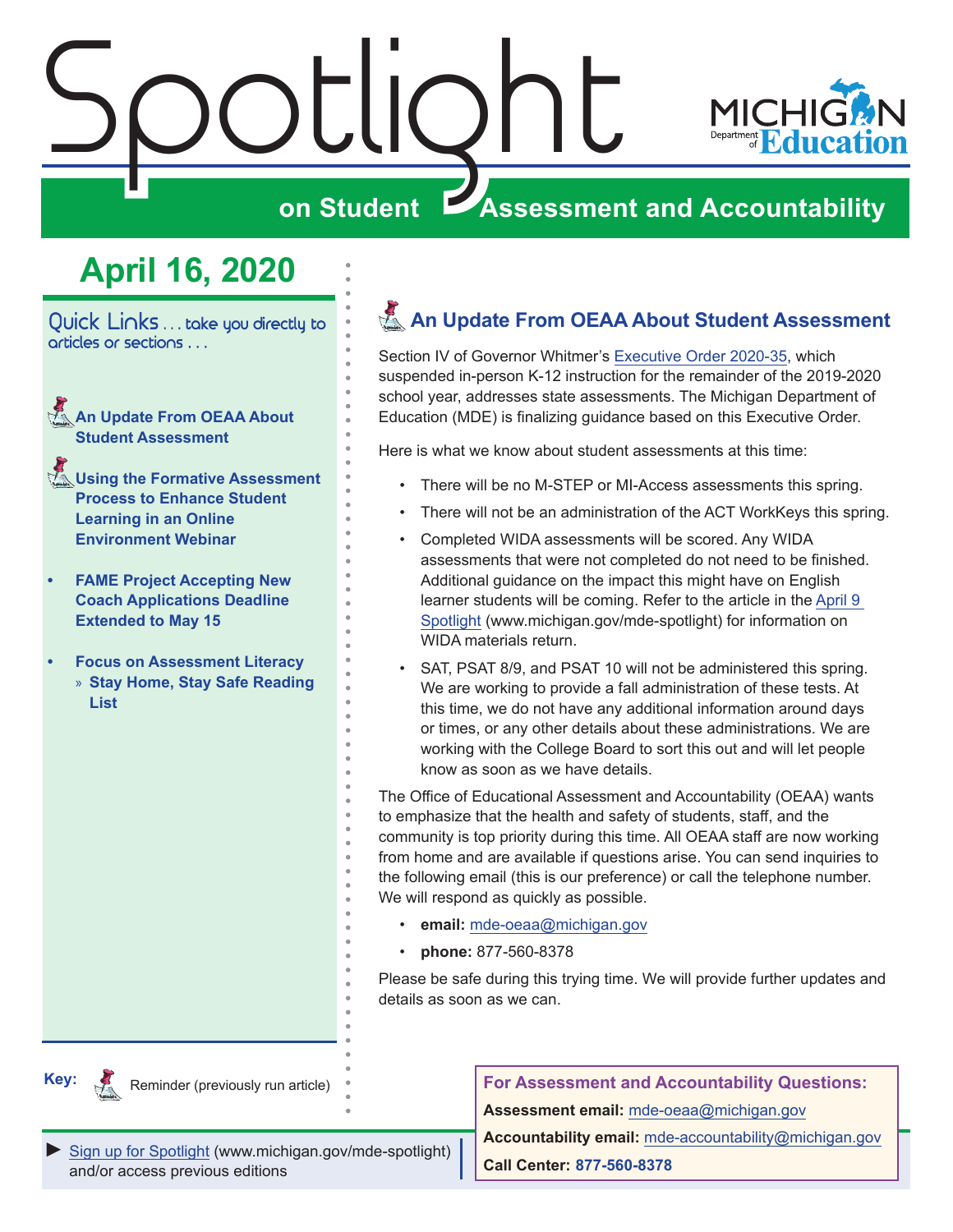# <span id="page-1-0"></span>**on Student Assessment and Accountability** Spotlight

# **K** Using the Formative Assessment **Process to Enhance Student Learning in an Online Environment Webinar**

Michigan educators and students are being challenged to continue teaching and learning in new ways. This is why the Michigan Assessment Consortium (MAC) and Formative Assessment for Michigan Educators (FAME) have teamed up to present a live webinar with teachers from the Michigan Great Lakes Virtual Academy (MGLVA). Presenters will share their experiences and the strategies they use to engage students and enhance learning through the effective use of the formative assessment process while teaching in an online environment.

#### **Webinar details**

The live webinar, [Using the formative assessment process](https://www.michiganassessmentconsortium.org/event/using-the-formative-assessment-process-to-enhance-student-learning-in-an-online-environment-getting-started/)  [to enhance student learning in an online environment:](https://www.michiganassessmentconsortium.org/event/using-the-formative-assessment-process-to-enhance-student-learning-in-an-online-environment-getting-started/)  [Getting started](https://www.michiganassessmentconsortium.org/event/using-the-formative-assessment-process-to-enhance-student-learning-in-an-online-environment-getting-started/) (https://bit.ly/FAP-Getting-Started-Online), will take place **April 23, 2020** from **1:00 –2:15 p.m.** It will feature presenters who will tap their own experiences as online teachers and FAME Coaches.

Presenters will share the instructional processes and technology tools they use to collect evidence of student understanding, and they will describe how the evidence can be used to adjust learning and teaching tactics. Participants will learn the importance of choosing learning targets and how to adapt the tools in the formative assessment process to fit their students' current needs.

#### **Intended Learning Outcomes**

- 1. **Identify the mindset needed to engage students** using the formative assessment process in an online environment (Hint: some courage, the ability to "try")
- 2. **Provide a tool for planning instruction**, emphasizing learning targets and feedback gathering that focuses on evidence of student understanding
- 3. **Suggest a set of technology tools** aligned to FAME components and elements

4. **Promote a shared understanding about formative assessment** practices and processes

The webinar is the first in a series of events designed to support Michigan educators with the assessment challenges presented by online and remote learning. It is offered **at no cost** to educators.

[Register today](https://bit.ly/FAP-Getting-Started-Online) (https://bit.ly/FAP-Getting-Started-Online)

Limited seats available for the live webinar, so register early. Registrants who are not able to join the live webinar will receive a link to the recorded webinar and any associated resources. All registrants will receive event reminders and notices of future webinars and available resources. Contact Kim Young at [youngk1@michigan.gov](mailto:youngk1%40michigan.gov?subject=) with questions.

## **FAME Project Accepting New Coach Applications Deadline Extended to May 15**

The Formative Assessment for Michigan Educators (FAME) project is entering its 13th year and is now seeking interested educators who would like to lead a local learning team of teachers to explore, implement, and reflect on the formative assessment process in their classrooms. FAME coaches are not expected to be the local expert on the formative assessment process—rather FAME coaches are learners along with their learning team.

More information on the FAME project and access to the online [2020-21 New FAME Coach application](https://www.surveymonkey.com/r/NewCoachApp) (https://www. surveymonkey.com/r/NewCoachApp) is available on the [MDE Formative Assessment Process page](http://www.michigan.gov/formativeassessment) (www.michigan. gov/formativeassessment) or the [FAME public page](https://famemichigan.org) (https:// famemichigan.org)

The deadline to apply has been extended to **Friday, May 15, 2020**. If you have any questions, contact Kim Young, MDE/OEAA, at [youngk1@michigan.gov](mailto:youngk1%40michigan.gov?subject=) or 517-241-7061.

**Call Center: 877-560-8378** (select appropriate option) for assistance with assessment or accountability issues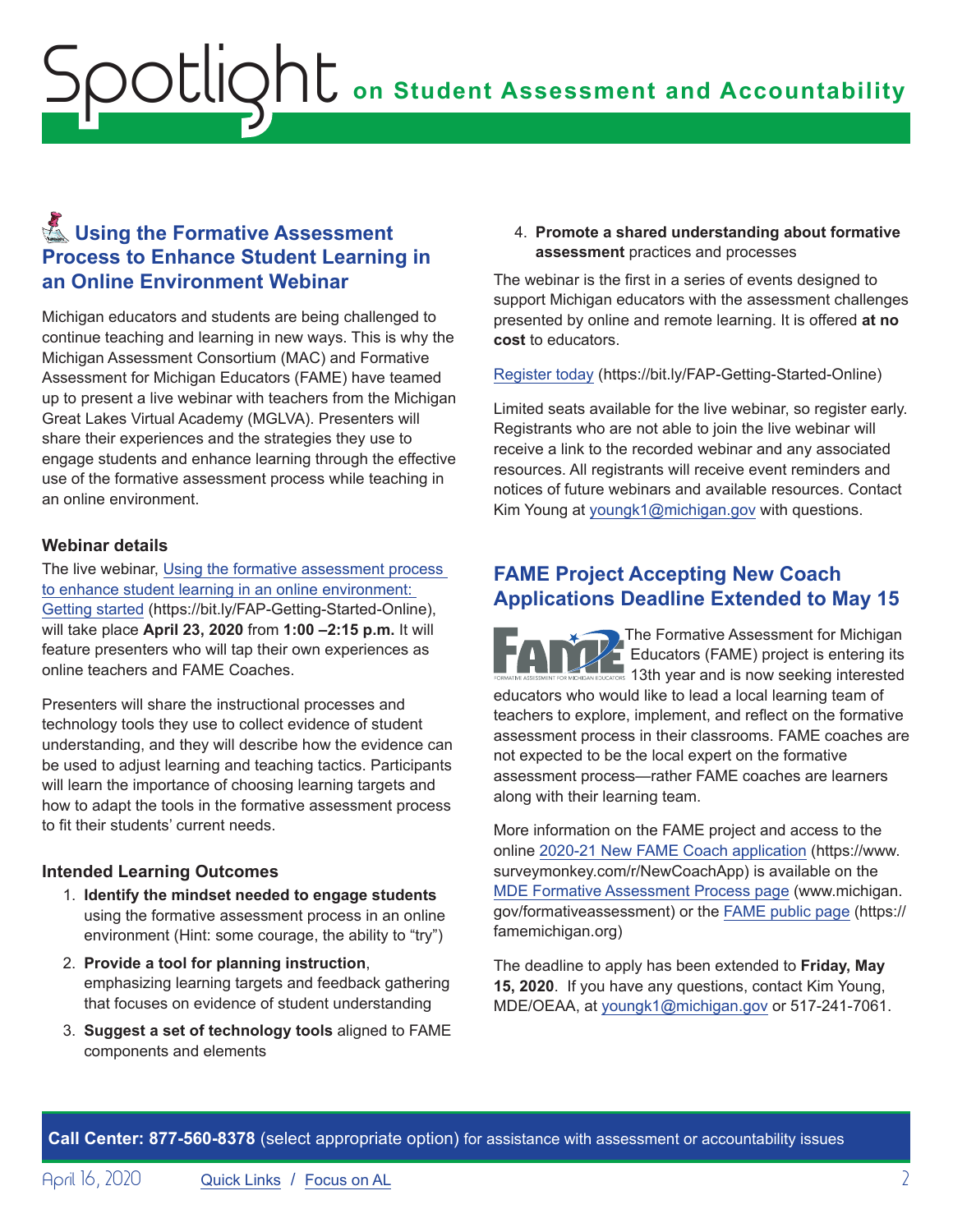# **on Student Assessment and Accountability**

## **Stay Home, Stay Safe Reading List**

<span id="page-2-0"></span>Spotlight

As you stay safe and healthy at home this spring, you may find you are looking for something different to read. This might be the perfect time to hone your assessment literacy skills. We'd like to recommend a few selections on Assessment Literacy that are go-to resources for us here at the Michigan Department of Education (MDE).

#### **[How to Grade for Learning: Linking Grades to Standards, 4th ed.](https://us.corwin.com/en-us/nam/how-to-grade-for-learning/book249818) (2017) by Ken O'Connor**

This bestselling book, now in its fourth edition, provides guidelines and suggestions for implementing more effective grading practices in the classroom. This book will also be featured in an upcoming Michigan Assessment Consortium (MAC) Reads event. The Resources section at the end of this article has information on how to order the book and how to register for the event.

#### **[Beyond the Bubble Test: How performance assessments support 21st century learning](https://www.amazon.com/Beyond-Bubble-Test-Performance-Assessments/dp/1118456181)  (2014) by Linda Darling Hammond and Frank Adamson**

Performance assessment is a hot topic in school systems, and educators continue to analyze its costs, benefits, and feasibility as a replacement for high-stakes testing. This book synthesizes the latest findings in the field and could prove to be a timely read for educators working to engage students through remote and online learning.

#### **[Designing Authentic Performance Tasks and Projects: Tools for Meaningful Learning and](https://www.amazon.com/Designing-Authentic-Performance-Tasks-Projects-ebook/dp/B084T6NFHX/ref=sr_1_2?crid=3K76Y6NHSH5Y7&dchild=1&keywords=designing+authentic+performance+tasks+and+projects&qid=1586263790&s=books&sprefix=designing+authentic%2Cstripbooks%2C166&sr=1-2)  [Assessment](https://www.amazon.com/Designing-Authentic-Performance-Tasks-Projects-ebook/dp/B084T6NFHX/ref=sr_1_2?crid=3K76Y6NHSH5Y7&dchild=1&keywords=designing+authentic+performance+tasks+and+projects&qid=1586263790&s=books&sprefix=designing+authentic%2Cstripbooks%2C166&sr=1-2) (2020) by Jay McTighe, Kristina Doubet, and Eric Carbaugh,**

This book includes practical and easy-to-use resources that will help show how effective performance assessment can be implemented in a classroom, building, or district. This book was featured at the MAC Assessment Learning Network (ALN) professional learning event in March, *Assessing Deeper Learning with Jay McTighe*. With this book, educators who were able to attend the event will be able to extend their learning, and educators who were unable to attend can learn about how performance assessment can be used in their building and/or district.

#### **[Leading Modern Learning: A Blueprint for Vision Driven Schools, 2nd ed.](https://www.amazon.com/Leading-Modern-Learning-Blueprint-Vision-Driven-ebook/dp/B012ETMIUE) (2019) by Jay McTighe**

In the second edition of *Leading Modern Learning*, authors Jay McTighe and Greg Curtis outline a reworked version of their blueprint for major education reform. More than a simple refresh, this latest edition incorporates new insights, experiences, and tools that will help you implement modern learning practices in your department, school, or district. Chapter 4 specifically addresses assessment for modern learning.

*(Continued on next page)*

Interim

<span id="page-2-1"></span>**Summative** 

**Formative** 

**Call Center: 877-560-8378** (select appropriate option) for assistance with assessment or accountability issues